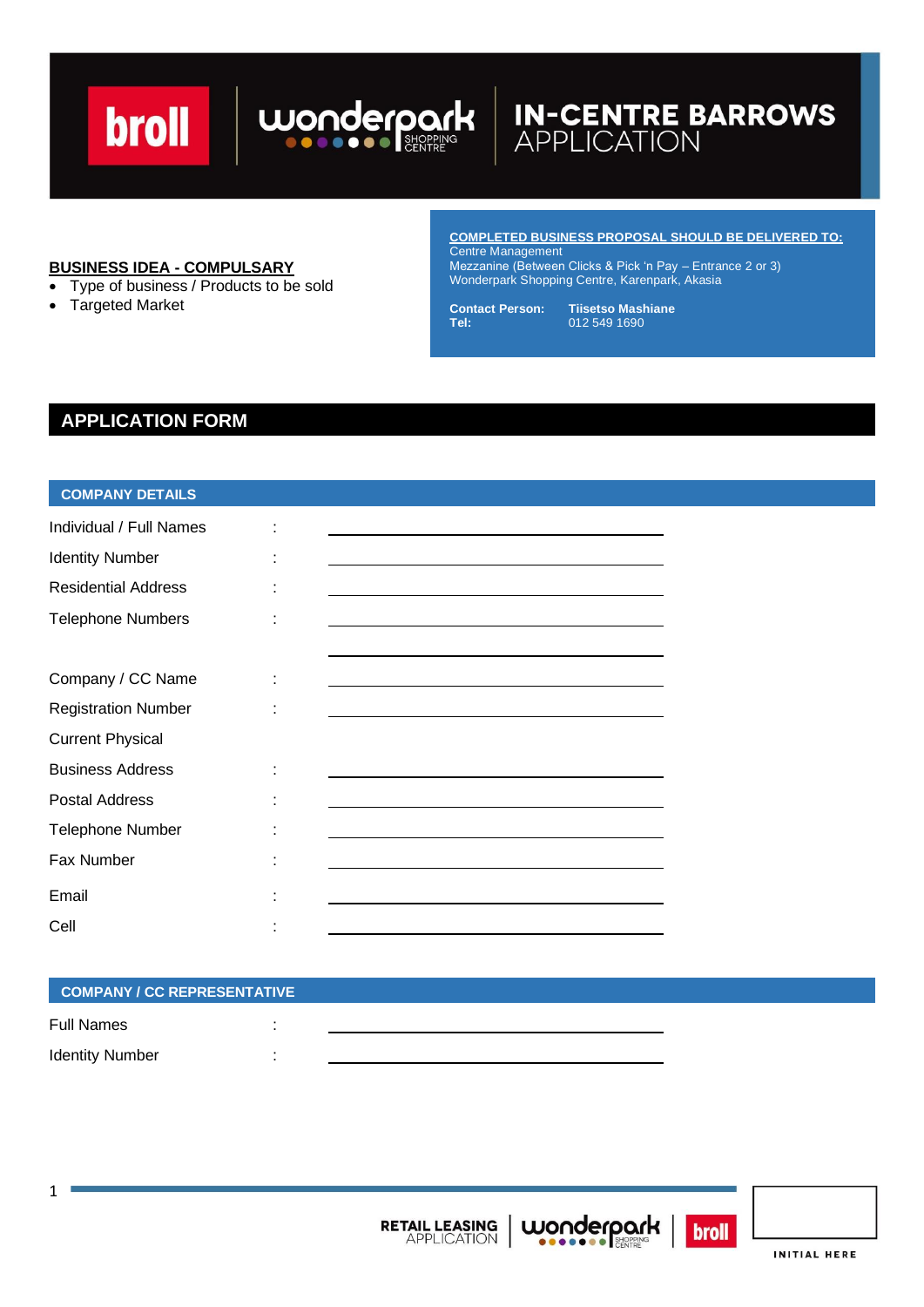#### **BANK DETAILS**

| Account Holder Name           | ٠      |  |
|-------------------------------|--------|--|
| <b>Bank Name</b>              |        |  |
| <b>Branch Name and Number</b> | ÷      |  |
| <b>Account Number</b>         | ٠      |  |
| Contact Person at Bank        | ٠      |  |
| <b>Telephone Number</b>       | ٠<br>٠ |  |

#### **TRADE REVFERENCES**

| 1. | Name of Company         | ٠<br>ä,           |  |
|----|-------------------------|-------------------|--|
|    | <b>Account Number</b>   | ٠                 |  |
|    | <b>Telephone Number</b> | ٠<br>$\mathbf{r}$ |  |
|    |                         |                   |  |
| 2. | Name of Company         | ÷                 |  |
|    | <b>Account Number</b>   | ٠<br>۰            |  |
|    | <b>Telephone Number</b> | ٠<br>۰            |  |

#### **PRESENT LANDLORD**

| Company Name            |  |
|-------------------------|--|
| <b>Contact Person</b>   |  |
| <b>Telephone Number</b> |  |
| <b>Premises Address</b> |  |

#### **SURETIES FOR COMPANY**

| <b>Full Name</b>                       |  |
|----------------------------------------|--|
| <b>Identity Number</b>                 |  |
| <b>Residential Address</b>             |  |
|                                        |  |
| <b>Work Address</b>                    |  |
| (Where different to company address) : |  |
|                                        |  |
| Married ANC / COP                      |  |
| Name of Spouse                         |  |
| <b>ID Number of Spouse</b>             |  |





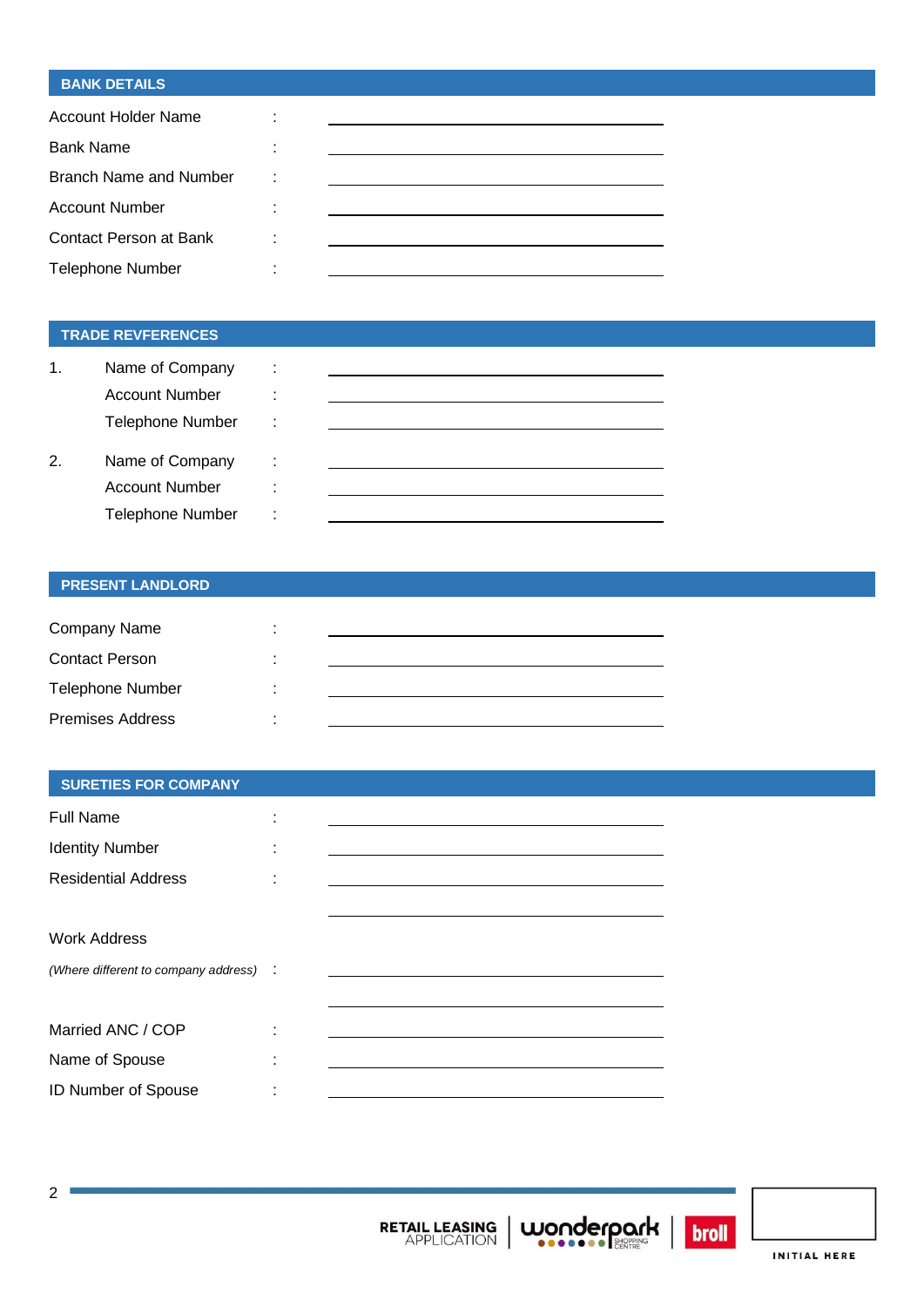## **PLEASE PROVIDE COPIES OF THE FOLLOWING DOCUMENTS WHERE APPLICABLE:**

| a) | <b>Sole Proprietor</b>     | ÷  | Identity Document(s)                                          |
|----|----------------------------|----|---------------------------------------------------------------|
|    |                            | ÷  | Copy of Utility Bill (Address Verification)                   |
|    |                            |    | Copies of VAT Certificate/ Income Tax (SARS)                  |
|    |                            |    |                                                               |
|    | <b>Close Corporation</b>   | ÷. |                                                               |
| b) |                            |    | <b>Founding Statement</b><br>Resolution                       |
|    |                            |    |                                                               |
|    |                            | t. | CK Document (CK1)                                             |
|    |                            |    | <b>ID Documents of Members</b>                                |
|    |                            |    | Copies of VAT Certificate/ Income Tax (SARS)                  |
|    |                            |    | Copy of Utility Bill (Address Verification)                   |
|    |                            |    |                                                               |
| c) | <b>Partnership</b>         | ÷  | Identity Document(s)                                          |
|    |                            |    | <b>Partners Identity Documents</b>                            |
|    |                            |    | Copy of Utility Bill (Address Verification)                   |
|    |                            |    |                                                               |
| d) | <b>Proprietary Limited</b> | ÷  | Resolution                                                    |
|    |                            |    |                                                               |
|    |                            | t. |                                                               |
|    |                            |    | Certificate of Incorporation<br><b>Directors ID Documents</b> |
|    |                            | t  | Copies of VAT Certificate/ Income Tax (SARS)                  |
|    |                            | t  | Copy of Utility Bill (Address Verification)                   |
|    |                            |    |                                                               |
|    |                            |    |                                                               |
| e) | <b>Trust</b>               |    | Letter or Resolution                                          |
|    |                            |    |                                                               |
| f) | Limited                    |    | Resolution                                                    |
|    |                            |    | CM <sub>1</sub>                                               |





 $\mathbb{R}$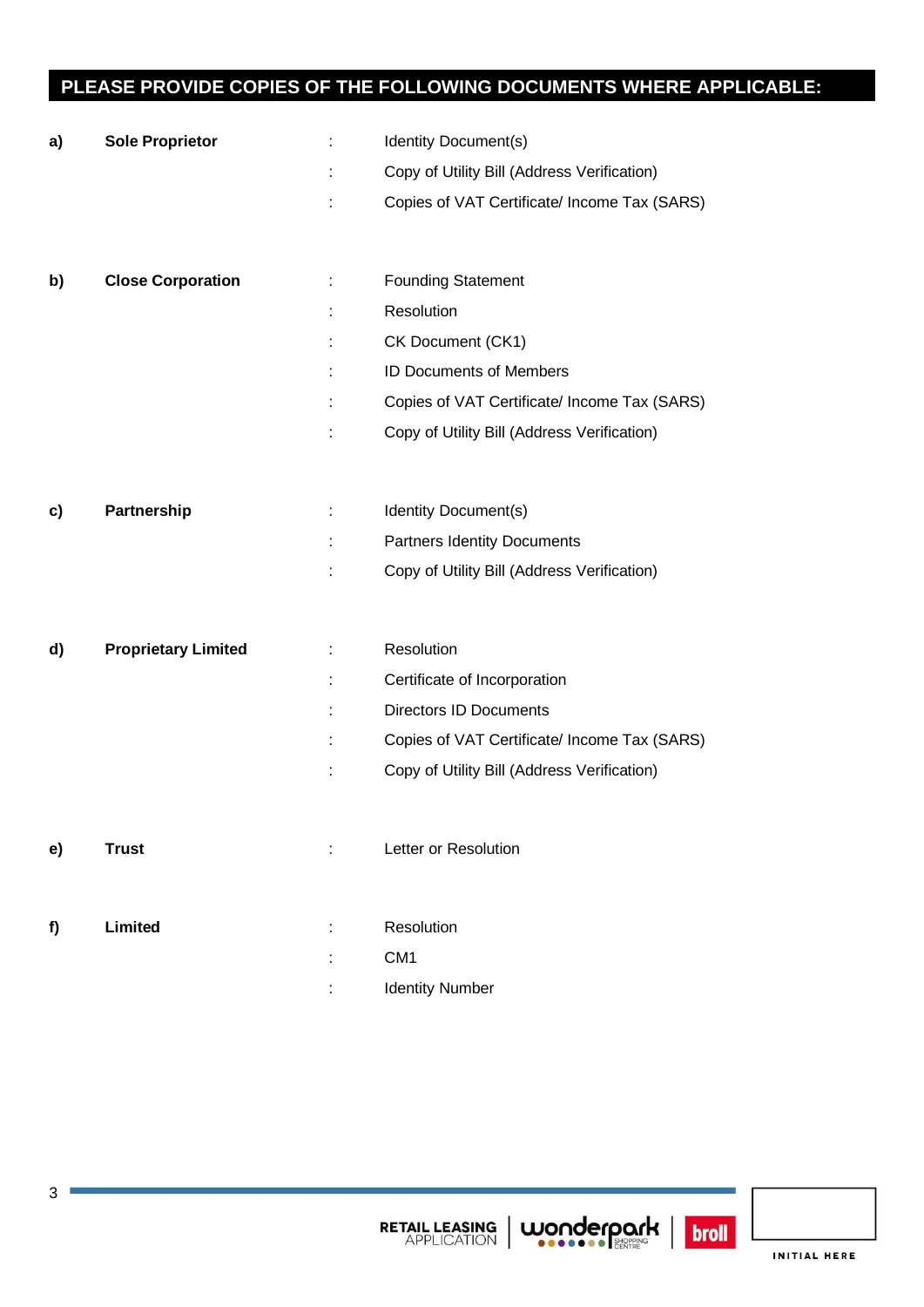## **CREDIT CHECK**

The signatory hereof hereby grants permission to Broll Property Group to conduct a credit check in respect of the abovementioned individuals and/or company with any registered credit bureau/s in order to obtain consumer credit information relating to the above-mentioned individuals and/or company including, but not limited to, above-mentioned individuals and/or company's credit history, financial history and identity. The above-mentioned individuals and/or company hereby indemnifies and holds Broll Property Group harmless against all and any claims whatsoever and howsoever arising as a result of the aforesaid credit check.

|                        | _, in my capacity as |                                                             |
|------------------------|----------------------|-------------------------------------------------------------|
|                        |                      | declare that the above information is                       |
| both true and correct. |                      |                                                             |
|                        |                      |                                                             |
| Name                   | ٠                    | <u> 1989 - Johann Stoff, Amerikaansk politiker († 1908)</u> |
|                        |                      |                                                             |
| Signature              | ٠                    |                                                             |
|                        |                      |                                                             |
| Date                   |                      |                                                             |